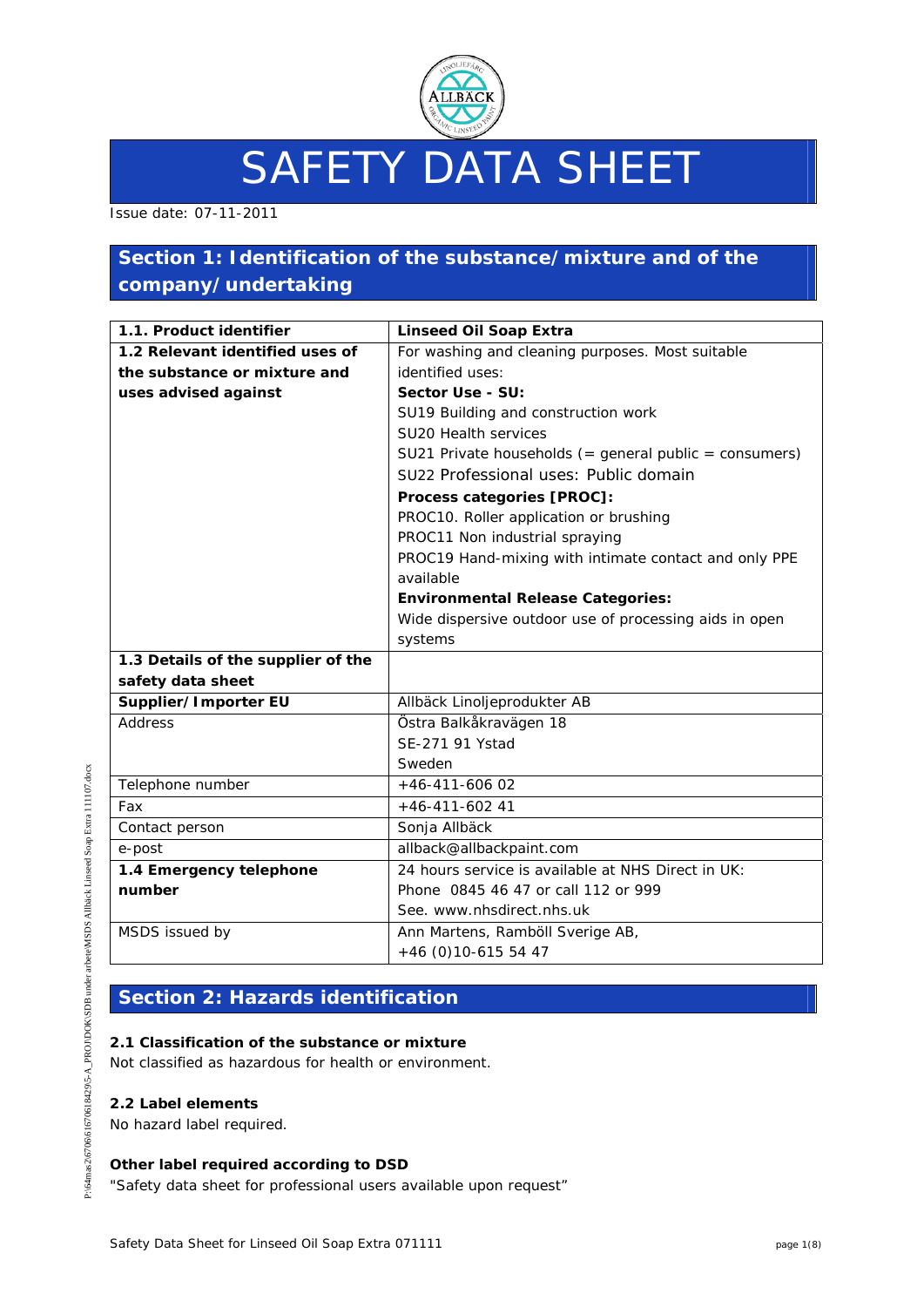

#### **2.3 Other hazards**

None specific.

## **Section 3: Composition/information on ingredients**

#### **3.1 Substances**

#### **3.2 Mixtures**

| EC-no     | CAS-no                        | Reg-         | Name of     | Conc.      | Classification       | Com. |
|-----------|-------------------------------|--------------|-------------|------------|----------------------|------|
|           |                               | no           | component   | wt/wt      |                      |      |
|           |                               | <b>REACH</b> |             |            |                      |      |
| $268 -$   | 68154-                        | Se section   | Linseed oil | $3 - 5$ %  |                      |      |
| $920 - 7$ | $76 - 7$                      | 16.          |             |            |                      |      |
| $200 -$   | $64 - 17 - 5$                 | Not given    | Ethanol     | $2 - 3$ %  | CLP: Flam. Liquid 2; | WEL  |
| 578-6     |                               | by supplier  |             |            | H <sub>225</sub>     |      |
|           |                               |              |             |            | DSD: F: R11          |      |
| $231 -$   | 7732-                         |              | Water       | $92 - 95%$ |                      |      |
| $791 - 2$ | $18-5$                        |              |             |            |                      |      |
|           | Explanation of abbreviations: |              |             |            |                      |      |

CAS-nr. = Chemical Abstracts Service; EU-nr (Einecs- or Elincsnumber) = European Inventory of Existing Commercial Chemical Substances or European LIst of Notified Chemical Substances, DSD = Dangerous Substance Directive. CLP = Regulation Classification and Labelling of Packages.

Content specified as; %, %wt/wt, %vol/wt, %vol/vol, mg/m<sup>3</sup>, ppb, ppm, wt%, vol%.

WEL = The product have a workplace exposure limit, PBT = The product is declared since it 's a PBT- or a vPvB-substance.

Comments: Linseed oil soap contains mainly natural triglycerides from oleic, linoleic, cetylic acid, linolenic acid and stearic acid. CAS 8554-56-3 is also possible for the product.

For risk phrases in plain text, see section 16.

## **Section 4: First aid measures**

| 4.1 Description of first aid |                                                          |
|------------------------------|----------------------------------------------------------|
| measures                     |                                                          |
| Inhalation                   | Not relevant, except when spraying the product. If       |
|                              | irritation occurs, move to fresh air and rest.           |
| Skin contact                 | Wash the skin with water.                                |
| Eye contact                  | Remove contact lenses. Rinse the eyes for a couple of    |
|                              | minutes. If symptoms persist, seek a physician.          |
| Ingestion                    | Drink copious amounts of milk. The product is a laxative |
|                              | in large amounts, but no risk for intoxication.          |
| 4.2 Most important symptoms  |                                                          |
| and effects, both acute and  |                                                          |
| delayed                      |                                                          |
| Inhalation                   | May cause some transient irritation to the respiratory   |
|                              | tract.                                                   |
| Skin contact                 | Has no effect on skin.                                   |
| Eye contact                  | Provides transient mild irritation.                      |
| Ingestion                    | Laxative.                                                |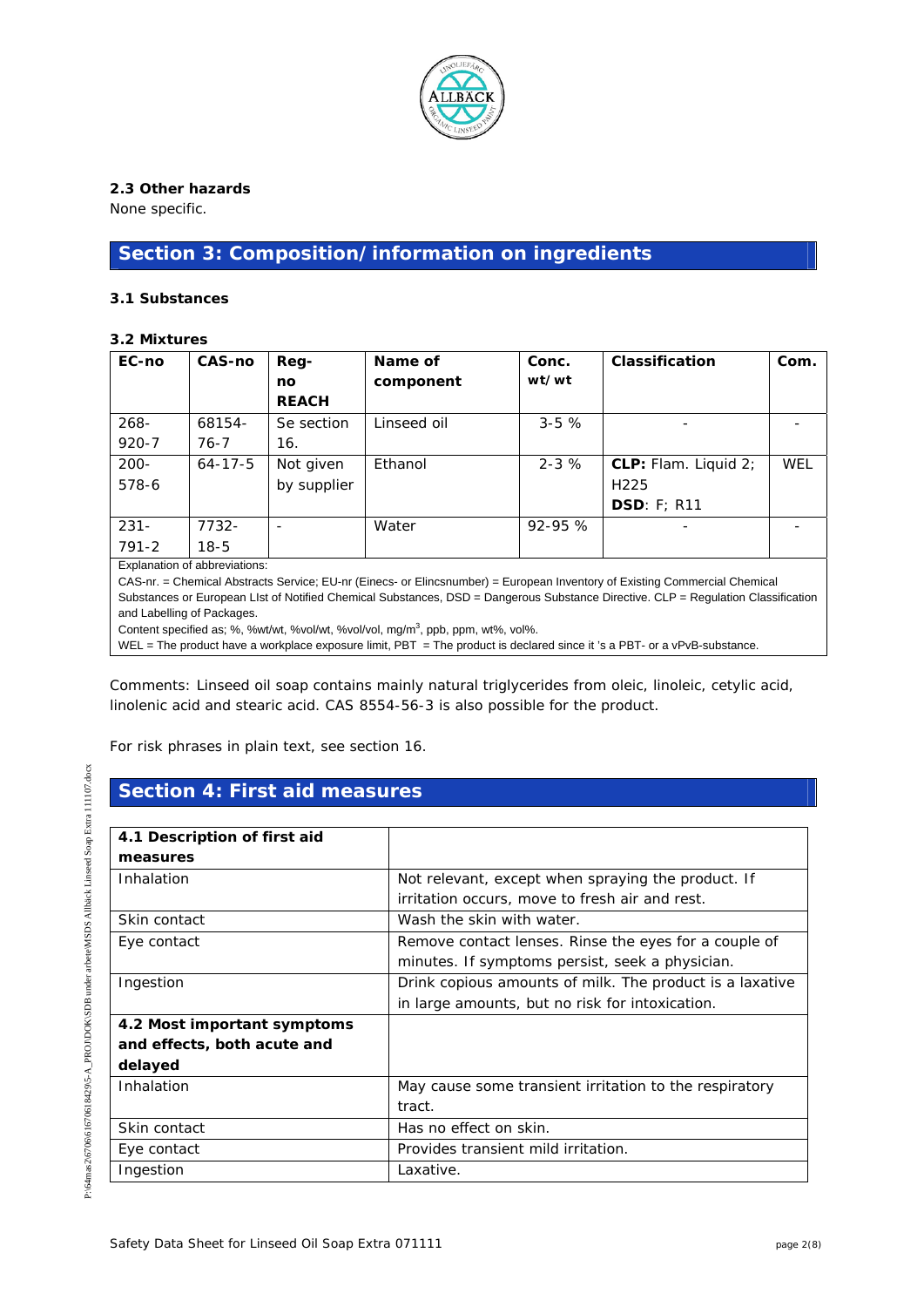

|                               | <b>4.3. Indication of any immediate</b> $\vert$ Access to water for rinsing eyes at the working place. |
|-------------------------------|--------------------------------------------------------------------------------------------------------|
| medical attention and special |                                                                                                        |
| treatment needed              |                                                                                                        |

## **Section 5: Firefighting measures**

| 5.1 Extinguishing media          |                                                              |
|----------------------------------|--------------------------------------------------------------|
| a. Recommended Extinguishing     | a. The product can not be ignited due to a high water        |
| media                            | content. For surrounding fire use powder, foam, carbon       |
| b. Not Recommended Extinguishing | dioxide or water spray depending on what is burning          |
| media                            | b. Foam containing substances that are harmful for the       |
|                                  | environment, i.e. Perfluoro octane sulfonate (PFOS) and      |
|                                  | Nonyl ethoxylate                                             |
| 5.2 Special hazards arising from | None                                                         |
| the substance or mixture         |                                                              |
| 5.3 Advise for firefighters      | Wear self contained breathing apparatus for fire fighting if |
|                                  | necessary.                                                   |

## **Section 6: Accidental release measures**

| 6.1 Personal precautions,          |                                                        |
|------------------------------------|--------------------------------------------------------|
| protective equipment and           |                                                        |
| emergency procedures               |                                                        |
| 6.1.1. For non-emergency personnel | For personal protection equipment see section 8. Wash  |
|                                    | skin or conatmiantd clothe with water.                 |
| 6.1.2 For emergency responders     | Wash with water.                                       |
| 6.2 Environment precautions        | Prevent discharge in the sewage system.                |
| 6.3 Methods and material for       | Make embankments with sand or other inert absorbent    |
| containment and cleaning up        | and collect. Small amounts can be washed away with     |
| 6.3.1. Surrounding embankment      | water. The product is easily biodegradable in nature.  |
| /sealing                           |                                                        |
| 6.3.2 Recommended cleaning up      |                                                        |
| measures                           |                                                        |
| 6.3.3 Non-recommended measures     |                                                        |
| 6.4 Reference to other sections    | For personal protection see section 8. For disposal of |
|                                    | waste, see section 13.                                 |

## **Section 7: Handling and storage**

| 7.1 Precaution for safe handling | Avoid spills and prevent large quantities of the product to<br>reach sewage system or surface water. Avoid eating,<br>drinking and smoking in the working area. Wash hands<br>after using the product. Remove contaminated clothing<br>before meals are taken |
|----------------------------------|---------------------------------------------------------------------------------------------------------------------------------------------------------------------------------------------------------------------------------------------------------------|
| 7.2 Condition for safe storage,  | Store the product at room temperature. Store out of                                                                                                                                                                                                           |
| including any incompatibilities  | reach of children and away from food.                                                                                                                                                                                                                         |
| 7.3 Specific end use(s)          | No specific end uses.                                                                                                                                                                                                                                         |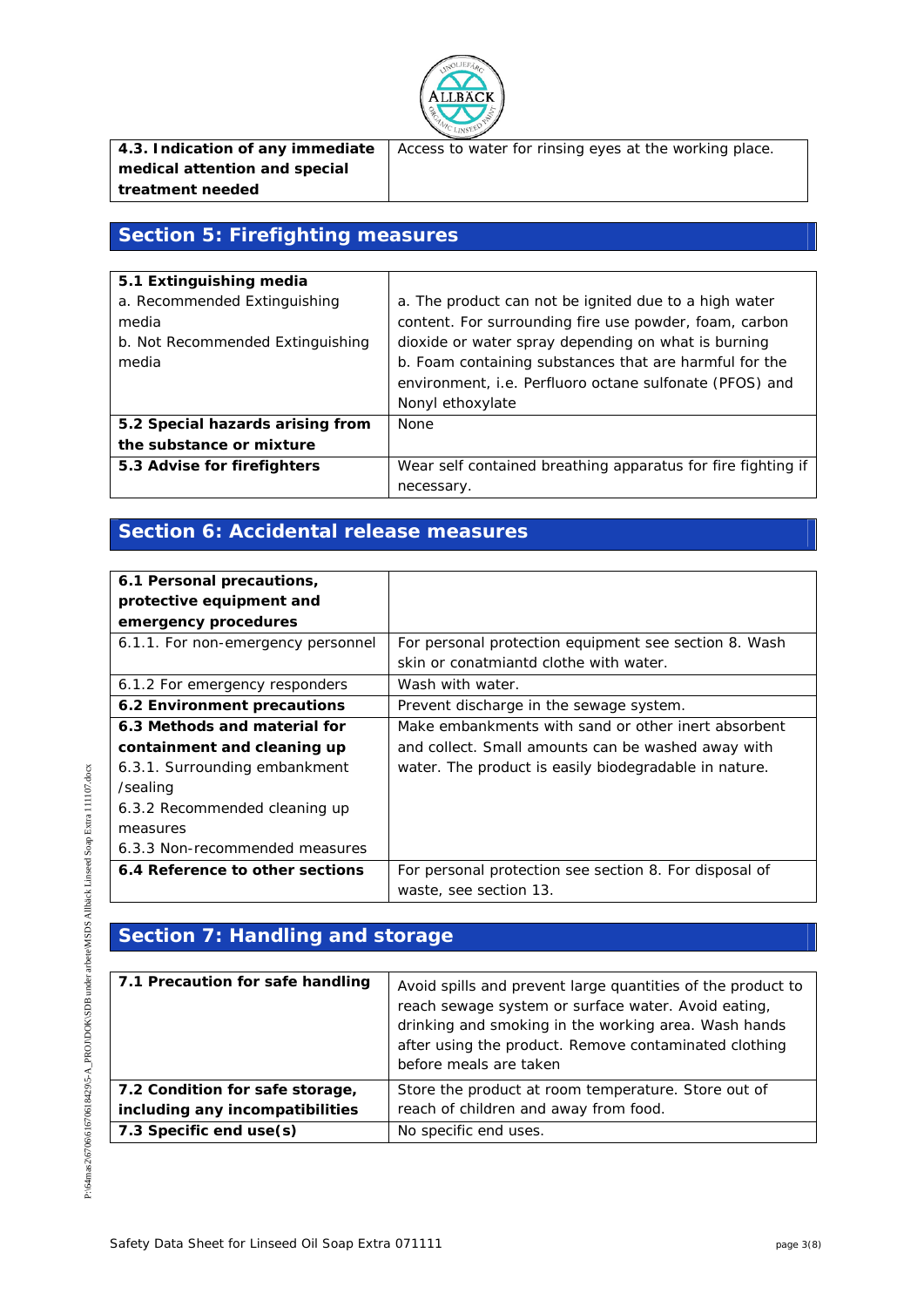

## **Section 8: Exposure controls/personal protection**

#### **8.1 Control parameters**

## **National occupational exposure limits values, EH 40, 2005 with updates**

| <b>CAS-nr</b> | Substance name | <b>WEL</b>    | WEL   | <b>WEL</b>               |
|---------------|----------------|---------------|-------|--------------------------|
|               |                | 8 h           | 5 min | $15 \text{ min}$         |
| $64 - 17 - 5$ | Ehtanol        | 1000 ppm      |       | $\overline{\phantom{0}}$ |
|               |                | 1920 mg/m $3$ |       |                          |

WEL=Workplace Exposure Limit

#### PNEC and DNEL/DMEL

| CAS-nr        | <b>Substance</b> | <b>PNEC</b>                                    | <b>DNEL</b>                                    | <b>Exposure-</b> | Com |
|---------------|------------------|------------------------------------------------|------------------------------------------------|------------------|-----|
|               | name             | (kind of                                       | (way of exposure)                              | scenario         |     |
|               |                  | environment)                                   |                                                | Appendix nr.     |     |
| $64 - 17 - 5$ | Ethanol          | PNECaqua                                       | <b>Workers</b>                                 | Lacking          |     |
|               |                  | (freshwater)<br>0,96 mg/L                      | Acute exposure local<br>effect                 |                  |     |
|               |                  | PNEC (marine)<br>0,79 mg/L                     | DNEL inhalation 1900<br>mg/m <sup>3</sup>      |                  |     |
|               |                  | PNEC freshwater<br>(intermittent)<br>2,75 mg/L | Long term exposure<br>systemic effect          |                  |     |
|               |                  | PNEC STP<br>580 mg/L<br>PNEC sediment          | <b>DNEL Dermal</b><br>350 mg/kg bw/day         |                  |     |
|               |                  | (freshwater)<br>$3,6$ mg/kg<br>sediment dw     | DNEL Inhalation 950<br>mg/m <sup>3</sup>       |                  |     |
|               |                  | PNEC sediment<br>(havsvatten)                  | For other DNEL: See<br>registration of Ethanol |                  |     |
|               |                  | $2,9$ mg/kg<br>sediment dw                     |                                                |                  |     |
|               |                  | PNEC soil<br>0,63 mg/kg dw                     |                                                |                  |     |
|               |                  | PNEC oral (food)<br>0,72g/kg food              |                                                |                  |     |

| <b>Biological limit values</b>  | None |
|---------------------------------|------|
| <b>Recommended surveillance</b> | None |
| procedure                       |      |

#### **8.2 Exposure controls**

| 8.2.1 Recommended technical | <b>None</b> |
|-----------------------------|-------------|
| control measures            |             |
| 8.2.2 Individual protection |             |
| measures, e.g. personal     |             |
| protection equipment        |             |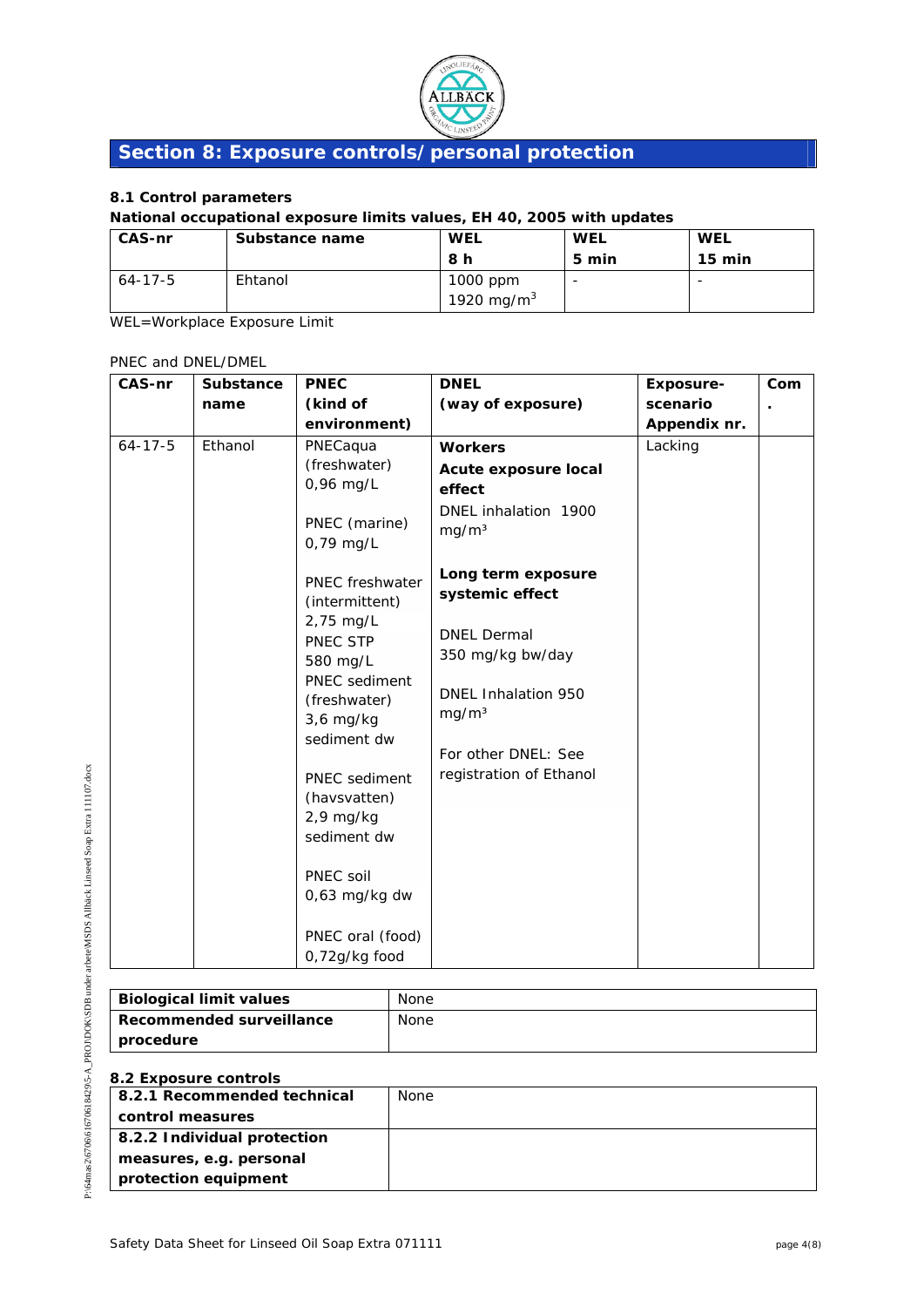

| Eye/face protection           | None. During spraying the product use safety goggles.      |  |
|-------------------------------|------------------------------------------------------------|--|
| <b>Skin protection</b>        | None.                                                      |  |
| i) Hand protection (material, | ii)<br>Normal working clothes. No special protection       |  |
| thickness, breakthrough time) |                                                            |  |
| ii) Other protection          |                                                            |  |
| <b>Respiratory protection</b> | If occupational exposure value for ethanol is surpassed    |  |
|                               | use a half mask with particle filter P2 (for oil aerosols) |  |
|                               | and filter A (organic vapours).                            |  |
| 8.2.3 Environmental exposure  | Avoid large leakage to surface water or sewage system      |  |
| limits                        |                                                            |  |

## **Section 9: Physical and chemical properties**

#### **9.1 Information on basic physical and chemical properties**

| Appearance/Form /State            | Liquid                                                     |
|-----------------------------------|------------------------------------------------------------|
| Odour                             | Characteristic soap or linseed oil.                        |
| pH                                | $8.5 - 9$                                                  |
| Melting point/freezing point      | Appr. 0 °C                                                 |
| Initial boiling point and boiling | Appr. 100 °C                                               |
| range                             |                                                            |
| <b>Flash point</b>                | Not relevant. The product contains a very low amount of    |
|                                   | ethanol                                                    |
| <b>Evaporation rate</b>           | Not determined                                             |
| Flammability                      | Not determined                                             |
| Upper/lower flammability or       | Not determined                                             |
| explosive limits                  |                                                            |
| Vapour pressure                   | Not determined                                             |
| Vapour density                    | Not determined                                             |
| <b>Relative density</b>           | $0.99$ kg/l                                                |
| <b>Solubility</b>                 | Linseed soap is miscible with water. The product is partly |
|                                   | soluble in several solvents, but it is not recommended to  |
|                                   | mix with organic solvents.                                 |
| Partition coefficient n-          | Not determined                                             |
| octanol/water                     |                                                            |
| <b>Decomposition temperature</b>  | Not determined                                             |
| <b>Viscosity</b>                  | Not determined                                             |
| <b>Explosive properties</b>       | None                                                       |
| <b>Oxidizing properties</b>       | <b>None</b>                                                |
| <b>VOC content</b>                | $< 33$ g/l                                                 |

#### **9.2 Other information**

**-** 

## **Section 10: Stability and reactivity**

| 10.1 Reactivity               | The product is not reactive during normal handling and |
|-------------------------------|--------------------------------------------------------|
|                               | storage conditions.                                    |
| 10.2 Chemical stability       | Stable at normal storing conditions                    |
| 10.3 Possibility of hazardous | <b>None</b>                                            |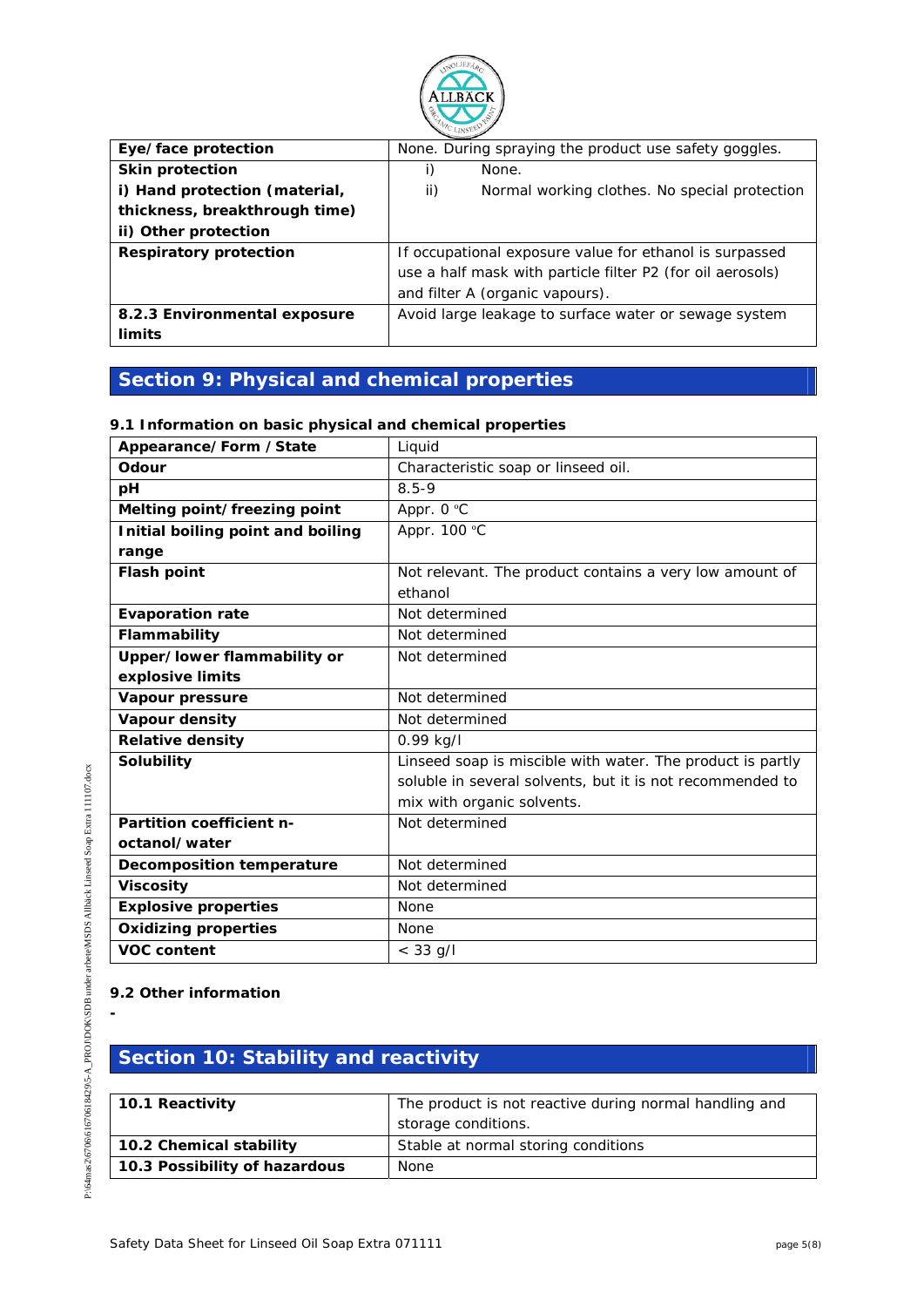

| reactions                    |                                                      |
|------------------------------|------------------------------------------------------|
| 10.4 Conditions to avoid     | Do not store above normal room temperature and below |
|                              | $+4 °C$                                              |
| 10.5 Incompatible materials  | Strong acids, bases and oxidizing agents.            |
| 10.6 Hazardous decomposition | <b>None</b>                                          |
| products                     |                                                      |

## **Section 11: Toxicological information**

#### **Substances**

#### **11.1 Information on toxicological effects**

#### **a) Acute toxicity**

#### **Short term exposure**

Ingestion: The product is probably a mild laxative and ingestion of small amounts will not give any symptoms. Ethanol in the product will give symptoms in the central nervous system if large amounts are ingested.

Inhalation: Not relevant. Only a risk when spraying the product. The product could in this case cause minor irritation to respiratory tracts and ethanol in the product can affect the central nervous system.

Eye contact: Could cause mild transient irritation if contact with the eyes Skin contact: Gives no effect on the skin

#### **Long term exposure:**

Ingestion: Ethanol in the product can affect the liver or the central nervous system. For linseed soap data is lacking.

Inhalation: Ethanol in the product can affect the central nervous system. For linseed soap data is lacking.

Eye contact: Repeated exposure may cause irritation to the eyes, but will probably not give any remaining effect on the eye.

Skin contact: Repeated contact might dry the skin and cause irritation or atopic eczema, but during normal use the risk is low.

**b) Skin corrosion/irritation:** The product i not corrosive to the skin.

#### **c) Serious eye damage/irritation:**

- The product will not give serious eye damage or eye irritation.
- **d) Respiratory or skin sensitisation:** The product is not sensitizing. There is no known sensitizing effect of linseed oil, but no data is found.
- **e) Germ cell mutagenicity:** No known effects.
- **f) Carcinogenicity:** No known effects.
- **g) Reproductive toxicity:** No known effects.
- **h) STOT-single exposure** No known effects.
- **i) STOT-repeated exposures** No known effects.
- **j) Aspiration hazard** *(No known effects.*
- **k) Other information**

## **Section 12: Ecological information**

#### **12.1 Toxicity**

#### **Acute toxicity**

Linseed oil has low toxicity for aquatic organisms and this is probably also the case for linseed soap.

Long term toxicity. The product will probably not have any adverse long term effect for the aquatic environment , but data is lacking.

111107.docx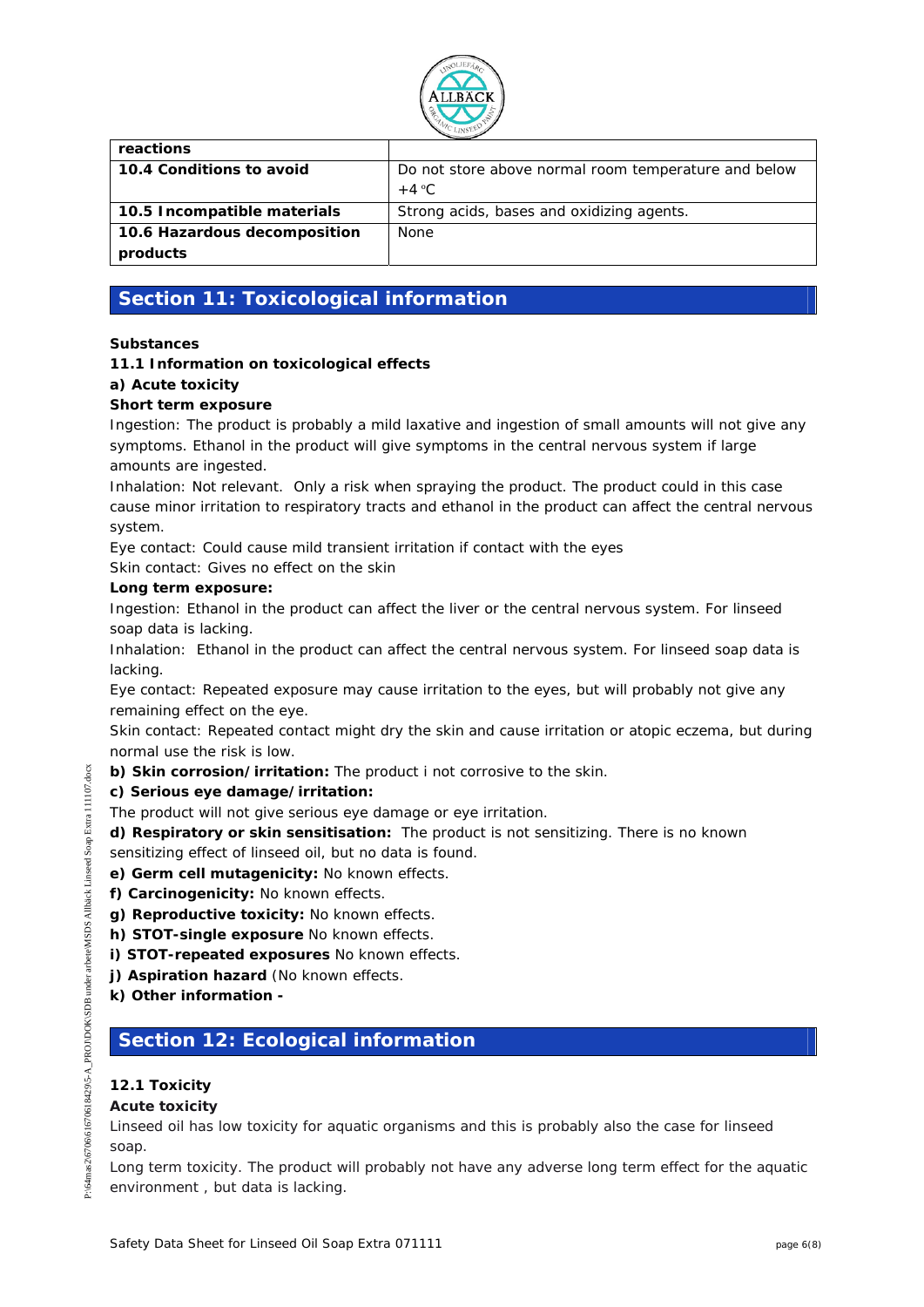

**Terrestrial organisms:** The product is probably not harmful for terrestrial organism, but data is lacking.

**Plants** The product is probably relative harmless for plants, but data is lacking.

**Effects on micro-organisms living in wastewater treatment plants** 

The product has no known effect on microorganism living in waste water plants.

#### **12.2 Persistence and degradability**

The product is probably easy degradable, but data is lacking.

#### **12.3 Bioaccumulative potential**

The product will not bioaccumulate.

#### **12.4 Mobility in soil**

The product is water soluble but probably easily degradable and thus the mobility in soil will not be so high.

#### **12.5 Results of PBT and vPvB assessment**

The product does not contain any PBT or vPvB substance.

**Section 13: Disposal consideration** 

#### **12.6 Other adverse effects**

None known.

| 13.1 Waste treatment methods       | a) Emptied plastic package are sorted as hard plastic. |
|------------------------------------|--------------------------------------------------------|
|                                    | The packaging consists of polypropylene.               |
|                                    | The product be incinerated in a suitable incineration  |
|                                    | plant holding a permit delivered by the competent      |
|                                    | authorities.                                           |
|                                    | b) There are no physical/chemical properties that may  |
|                                    | affect the waste treatment solutions.                  |
|                                    | c) Larger residues should not be relased to the sewage |
|                                    | system. No special security measures concerning        |
|                                    | waste treatment methods are needed.                    |
|                                    |                                                        |
| Waste codes (EWC)                  | Depends where the waste is produced, but suitable      |
|                                    | codes are 07 01 99 or 08 01 17.                        |
| The product is classified as       | No.                                                    |
| hazardous waste                    |                                                        |
| Waste codes (EWC) for the          | Suitable code for the packages are 20 01 39.           |
| container                          |                                                        |
| A not thoroughly cleaned container | Ja/nej                                                 |
| is considered dangerous waste      |                                                        |
| <b>Other information</b>           | Se avsnitt 8 för personlig skyddsutrustning när avfall |
|                                    | ta som hand.                                           |

## **Section 14: Transport information**

| General                      | Not classified as hazardous goods |
|------------------------------|-----------------------------------|
| 14.1 UN number               | $\overline{\phantom{0}}$          |
| 14.2 UN Proper Shipping Name | -                                 |